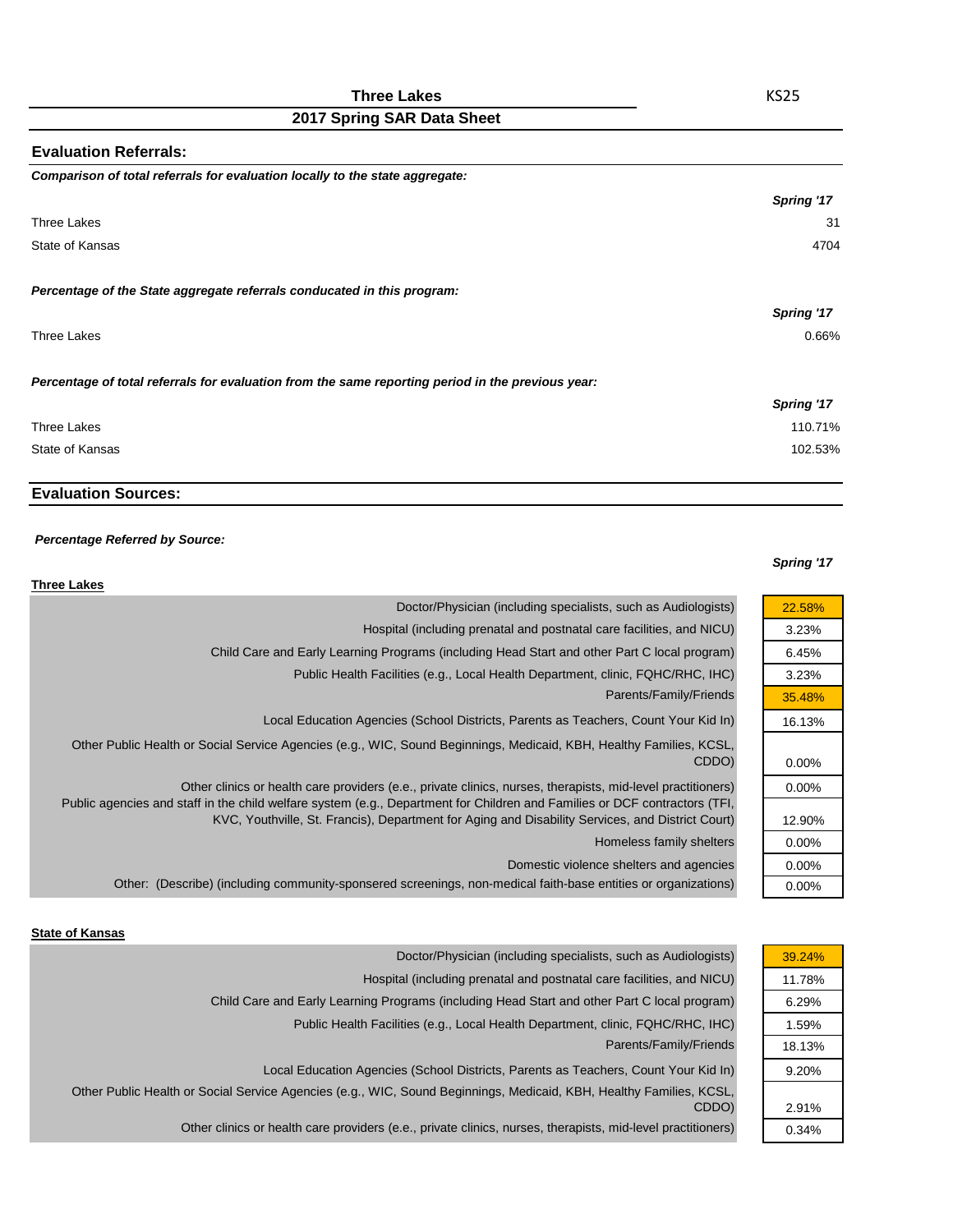| KVC, Youthville, St. Francis), Department for Aging and Disability Services, and District Court)               |                                         | 7.99%                          |
|----------------------------------------------------------------------------------------------------------------|-----------------------------------------|--------------------------------|
|                                                                                                                | Homeless family shelters                | 0.02%                          |
|                                                                                                                | Domestic violence shelters and agencies | 0.00%                          |
| Other: (Describe) (including community-sponsered screenings, non-medical faith-base entities or organizations) |                                         | 2.49%                          |
| Total referred but not evaluated:                                                                              |                                         |                                |
| <b>Three Lakes</b><br>State of Kansas                                                                          |                                         | Spring '17<br>6<br>1583        |
| Percentage of referrals that were not evaluated:                                                               |                                         |                                |
| <b>Three Lakes</b><br>State of Kansas                                                                          |                                         | Spring '17<br>19.35%<br>33.65% |
| Percentage of reasons for not completing evaluations:                                                          |                                         |                                |
|                                                                                                                |                                         | Spring '17                     |
| <b>Three Lakes</b>                                                                                             |                                         |                                |
|                                                                                                                | <b>Family Declined</b>                  | 16.67%                         |
|                                                                                                                | Moved                                   | 0.00%                          |
|                                                                                                                | <b>Could Not</b><br>Locate Family       | 0.00%                          |
|                                                                                                                | In Process                              | 83.33%                         |
|                                                                                                                | Other                                   | 0.00%                          |
|                                                                                                                |                                         |                                |
|                                                                                                                |                                         |                                |

**State of Kansas** 

| <b>Family Declined</b> | 24.64% |
|------------------------|--------|
| Moved                  | 3.60%  |
| Could Not              |        |
| Locate Family          | 22.17% |
| In Process             | 49.59% |
| Other                  |        |

| eclined       | 24.64% |
|---------------|--------|
| Moved         | 3.60%  |
| uld Not       |        |
| Family        | 22.17% |
| <b>rocess</b> | 49.59% |
| Other         | 0.00%  |

**Timelines:**

# *Percentage of referrals not meeting seven-day timeline:*

|                                                               | Spring '17 |
|---------------------------------------------------------------|------------|
| Three Lakes                                                   | 0.00%      |
| State of Kansas                                               | $0.00\%$   |
| Percentage of IFSPs not developed within the 45-day timeline: |            |
|                                                               | Spring '17 |
| Three Lakes                                                   | 26.67%     |
| State of Kansas                                               | 19.17%     |

# **Local Program Proportionate Size Comparison:**

| <b>Six-Month Cumulative Count</b> |            |
|-----------------------------------|------------|
|                                   | Spring '17 |
| Three Lakes                       | 66         |
| State of Kansas                   | 7314       |